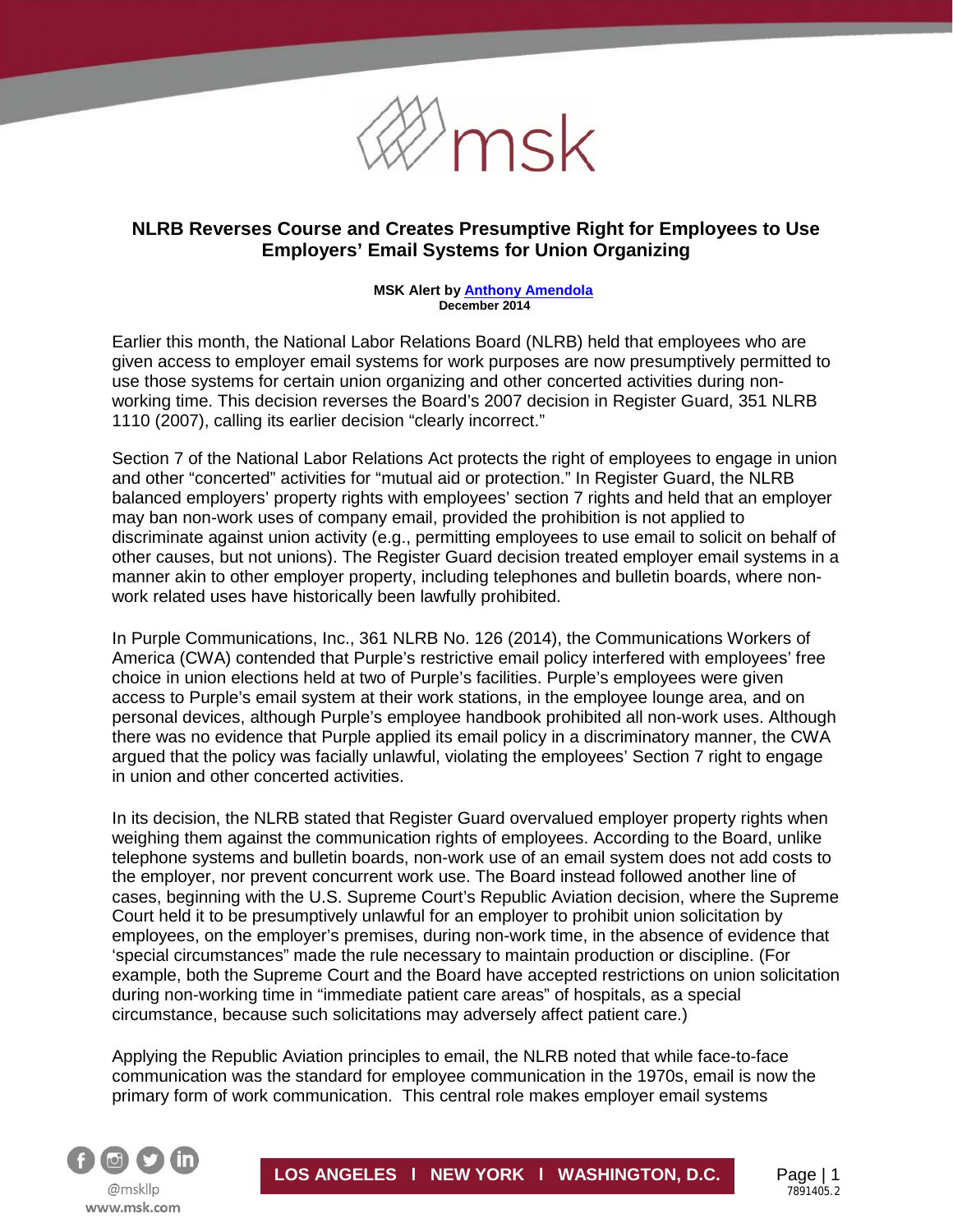

"uniquely appropriate" for self-organization and employee discussion of the terms and conditions of employment. Thus, the Board held that it is presumptively invalid for an employer to prevent an employee, who is already given access to an employer email system, to be prevented from sending "protected" union and other concerted activity communications during non-working time, unless special circumstances are present. Thus, the Board held that it is presumptively invalid for an employer to prevent an employee, who is already given access to an employer email system, to be prevented from sending "protected" union and other concerted activity communications during non-working time, unless special circumstances are present. The Board remanded the case for the Administrative Law Judge to reconsider the legality of Purple's policy under this new standard.

As is often the case, the Board's decision was split on partisan lines. In their separate dissents, the two Republican members of the Board noted:

• In order to enforce an email policy, the new rule will require employers to determine which emails qualify as "protected" activity, in essence encouraging employers to engage in the surveillance of employees' union activities.

• The new rule foreshadows future expensive litigation on the meaning of "special circumstances" in the digital realm.

• Contrary to the majority's claim that employer email is essential to employee communication, the dissent cited the availability of social networking platforms and smartphones as popular alternative means of communication.

• Forcing employers to subsidize speech that they do not necessarily support violates employers' property and First Amendment rights.

• Most significantly, the disruption caused by the new rules will be far greater than that caused by face-to-face communications between employees on non-work time. While compliant employees may send protected emails only during times when they are not working, those messages may well be received

and read by employees who are on the clock. Thus, the employer will often be forced to subsidize the time spent reading these messages, which will negatively affect productivity and efficiency. Moreover, it remains to be seen whether employees found to be reading protected emails during working time may be lawfully disciplined.

# **ASK MSK**

í

#### **Q: What steps should employers take in response to the new Purple Communications decision?**

A: Employers should carefully review existing email access policies to make sure that they conform to the NLRB's new rule. Any email use policy that completely prohibits the sending of non-work emails will be presumptively unlawful.

Moreover, this rule only applies to those employees who are given access to email systems for business use; therefore, employers should confirm that only those employees with a true business need are given access to the company email system. While it is doubtful that employers may restrict employee email access during their non-working times while at work, employers should consider restricting remote email access only to essential employees.